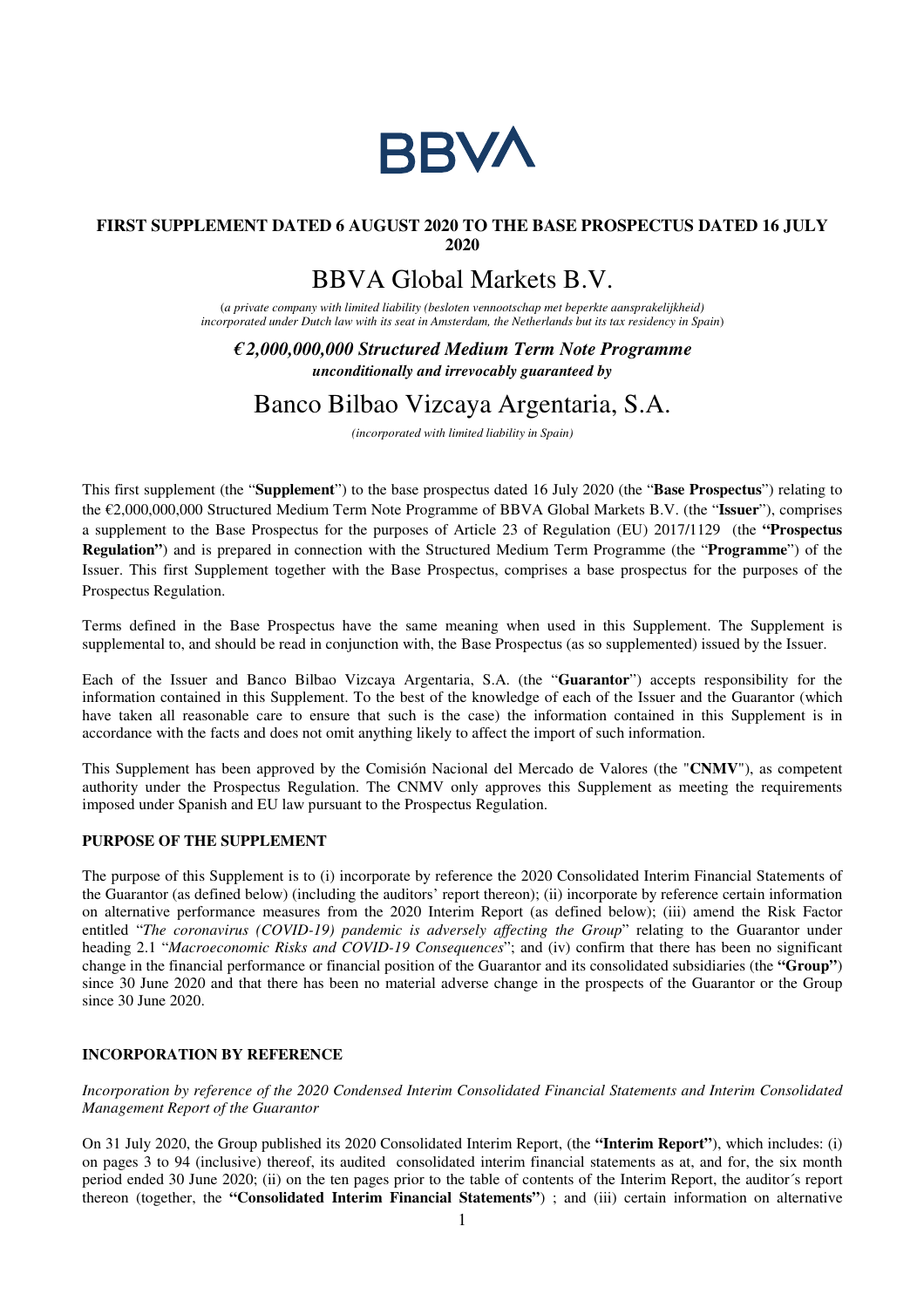performance measures contained on pages 54 to 60 (inclusive) of the Interim Consolidated Management Report (the "**Alternative Performance Measures**").

A copy of the Interim Report has been filed with the CNMV and is available at https://shareholdersandinvestors.bbva.com/wp-content/uploads/2020/07/Interim-and-Management-Consolidated-Report-June-2020\_Eng.pdf

By virtue of this Supplement, (i) the Consolidated Interim Financial Statements (including the auditors' report thereon); and (ii) the Alternative Performance Measures are incorporated by reference in, and form part of, the Base Prospectus as of the date of this Supplement.

The non-incorporated parts of the Interim Report are either not relevant for the investor or are covered elsewhere in the Base Prospectus.

Copies of all documents incorporated by reference in the Base Prospectus can be obtained from the Guarantor as described herein.

If documents which are incorporated by reference or attached to this Supplement themselves incorporate any information or other documents therein, either expressly or implicitly, such information or other documents will not form part of this Supplement for the purposes of the Prospectus Regulation except where such information or other documents are specially incorporated by reference or attached to this Supplement.

#### **AMENDMENT TO THE "***The coronavirus (COVID-19) pandemic is adversely affecting the Group"* **RISK FACTOR RELATING TO THE GUARANTOR**

By virtue of this Supplement, the "*The coronavirus (COVID-19) pandemic is adversely affecting the Group"* Risk Factor relating to the Guarantor under heading 2.1 *"Macroeconomic Risks and Covid-19 Consequences"* in pages 9 and 10 of the Base Prospectus is replaced in its entirety with the following:

The coronavirus (COVID-19) pandemic has affected, and is expected to continue to adversely affect, the world economy and economic activity and conditions in the countries in which the Group operates, leading many of them to economic recession. Among other challenges, these countries are experiencing widespread increases in unemployment levels and falls in production, while public debt has increased significantly due to support and spending measures implemented by government authorities. In addition, there has been an increase in debt defaults by both companies and individuals, volatility in the financial markets, volatility in exchange rates and falls in the value of assets and investments, all of which have adversely affected the Group's results in the first six months of 2020, and are expected to continue affecting the Group's results in the future.

Furthermore, the Group may be affected by the measures adopted by regulatory authorities in the banking sector, including but not limited to, the recent reductions in reference interest rates, the relaxation of prudential requirements, the suspension of dividend payments until October 1, 2020, the adoption of moratorium measures for bank customers (such as those included in Royal Decree Law 11/2020 in Spain, as well as in the CECA-AEB agreement to which BBVA has adhered and which, among other things, allows loan debtors to extend maturities and defer interest payments) and facilities to grant credit with the benefit of public guarantees, especially to companies and selfemployed individuals, as well as changes in the financial asset purchase programs.

Since the outbreak of COVID-19, the Group has experienced a decline in its activity. For example, the granting of new loans to individuals has significantly decreased since the beginning of the state of emergency or periods of confinement decreed in certain countries in which the Group operates. In addition, the Group faces various risks, such as an increased risk of deterioration in the value of its assets (including financial instruments valued at fair value, which may suffer significant fluctuations) and of the securities held for liquidity reasons, a possible significant increase in non-performing loans and a negative impact on the Group's cost of financing and on its access to financing (especially in an environment where credit ratings are affected).

In addition, in several of the countries in which the Group operates, including Spain, the Group has temporarily closed a significant number of its offices and reduced hours of working with the public, and the teams that provide central services have been working remotely. These measures are being gradually reversed in some regions, such as Spain, however, due to the continued expansion of the COVID-19 pandemic, it is unclear how long it will take for normal operations to be fully resumed. The COVID-19 pandemic could also adversely affect the business and operations of third parties that provide critical services to the Group and, in particular, the greater demand and/or reduced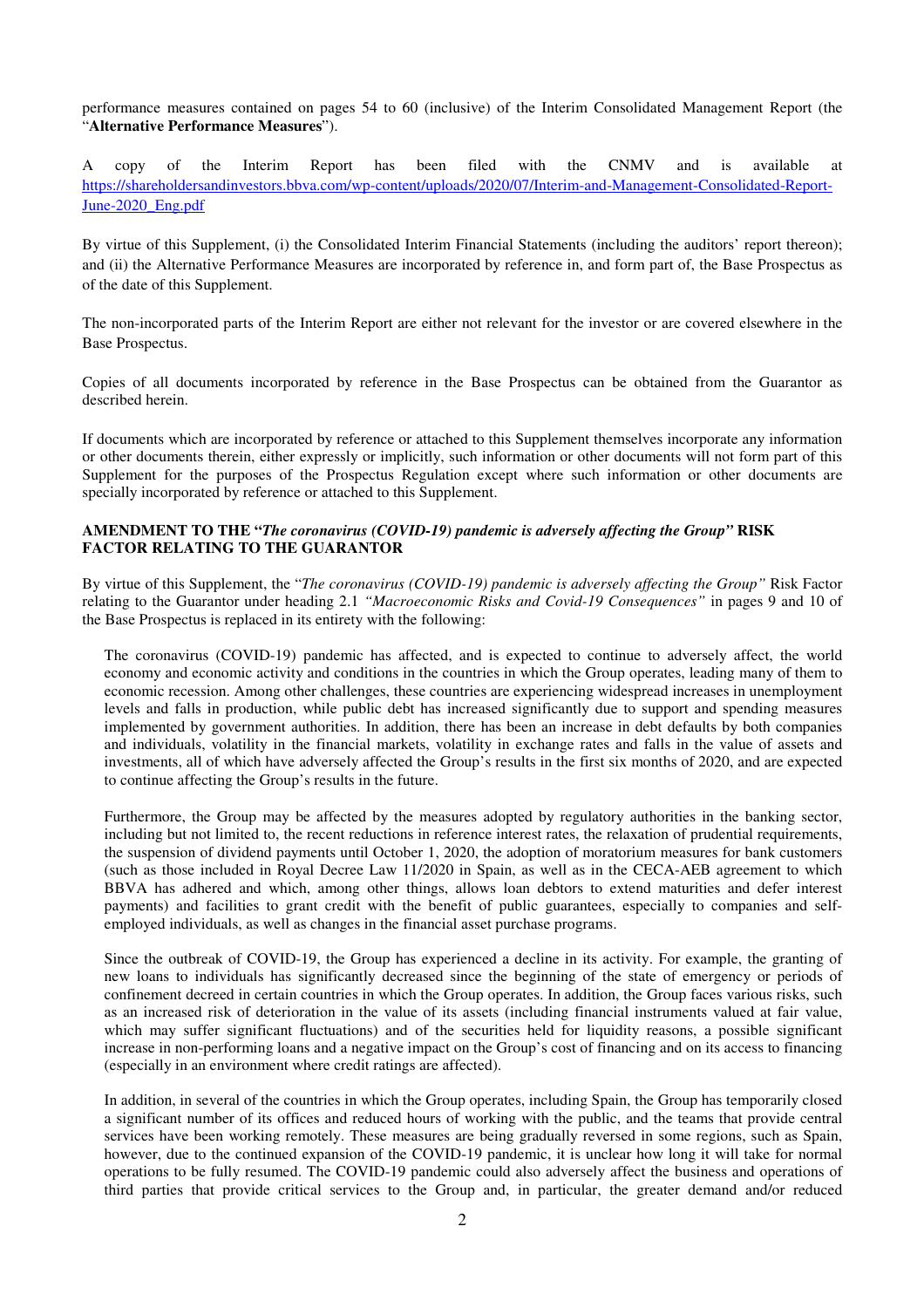availability of certain resources could in some cases make it more difficult for the Group to maintain the required service levels. Furthermore, the increase in remote working has increased the risks related to cybersecurity, as the use of non-corporate networks has increased.

As a result of the above, while the impact of the COVID-19 pandemic only started to be evident at the end of the first quarter of 2020, it has had an adverse effect on the Group's results for the first half of 2020, as well as on the Group's capital base as of June 30, 2020. The main accumulated impacts have been:

- (i) an increase in the cost of risk associated with the lending activity, mainly due to the deterioration of the macroeconomic environment, which has had a negative impact of  $\epsilon$ 2,009 million in the Group (including the initial adverse effect of the deferment of payment) and provisions for credit risk and contingent commitments for €95 million; the impairment of financial assets not measured at fair value through profit or loss closed the first half of 2020 with a negative balance of  $\epsilon$ 4,146 million against the negative balance of  $\epsilon$ 1.731 million recorded for the same period of the previous year; being the profit recognised in income statement of the first half of 2020 a loss of  $\epsilon$ 823 million against a gain of  $\epsilon$  2,916 million recorded for the six months ended 30 June 2019; and
- (ii) a deterioration in the goodwill of the Group's subsidiary in the United States, mainly due to the deterioration of the macroeconomic scenario in the United States, which has had a net negative impact of  $\epsilon$ 2,084 million on the Group's attributed profit in this period (although this impact does not affect the tangible book value, nor the solvency or the liquidity of the Group).

The final magnitude of the impact of the COVID-19 pandemic on the Group's business, financial condition and results of operations, which is expected to be significant, will depend on future and uncertain events, including the intensity and persistence over time of the consequences arising from the COVID-19 pandemic in the different geographies in which the Group operates.

#### **SIGNIFICANT OR MATERIAL CHANGE STATEMENT**

Paragraph 7 of the General Information section on page 438 of the Base Prospectus shall be deemed to be deleted in its entirety and replaced by the following wording:

"Save as disclosed in this Base Prospectus, there has been no material adverse change in the prospects of the Group since 30 June 2020 and there has been no material adverse change in the prospects of the Issuer since 31 December 2019.

Save as disclosed in this Base Prospectus, there has been no significant change in the financial performance or the financial position of the Group since 30 June 2020 and there has been no significant change in the financial or trading position of the Issuer since 31 December 2019."

#### **GENERAL**

To the extent that there is any inconsistency between (a) any statement in this Supplement or any statement incorporated by reference into the Base Prospectus by this Supplement and (b) any other statement in or incorporated by reference in the Base Prospectus, the statements in (a) above will prevail.

Save as disclosed in this Supplement there has been no other significant new factor, material mistake or inaccuracy relating to information included in the Base Prospectus since the publication of the Base Prospectus.